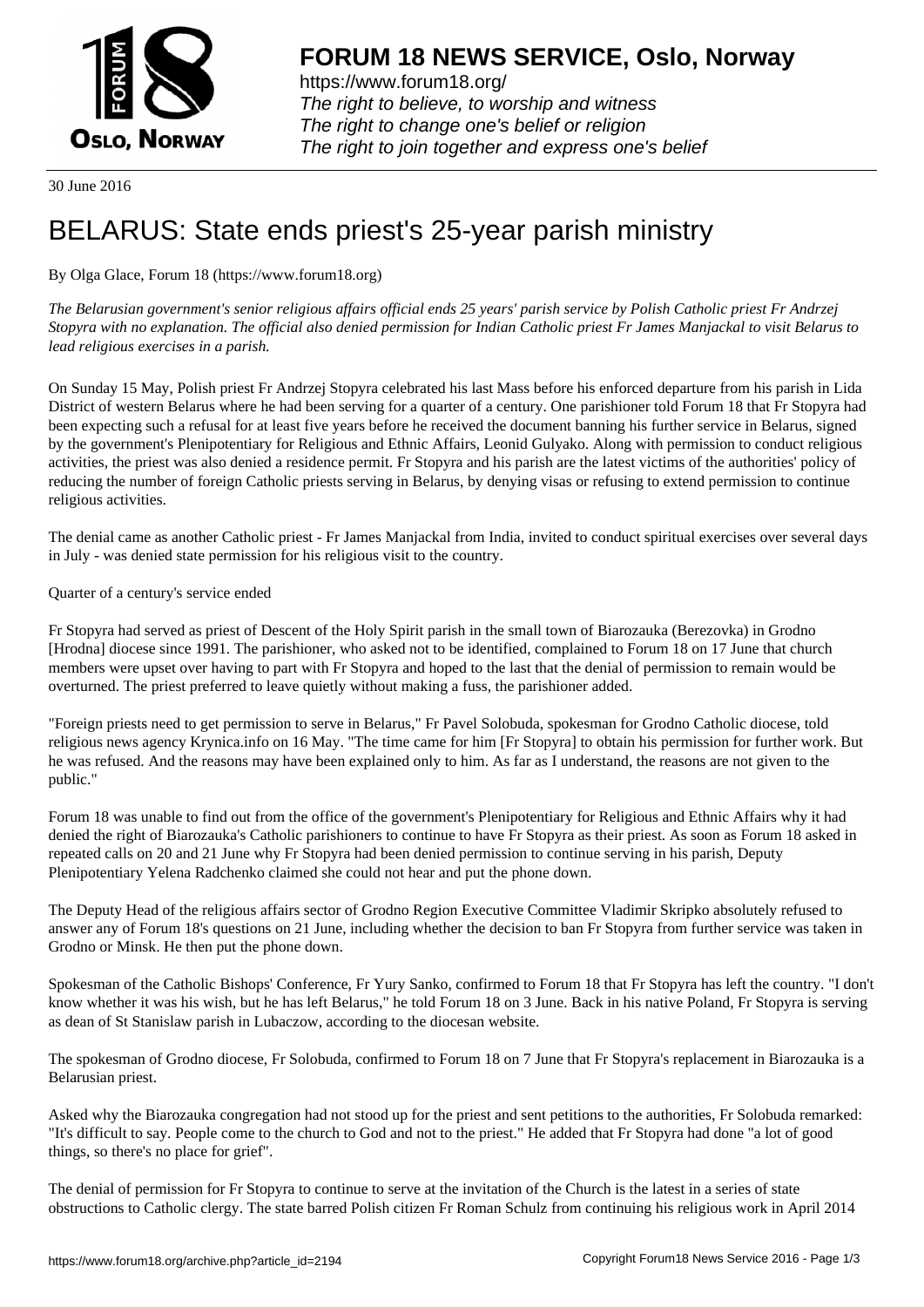Figure 2015 http://www.forumlar.com/serving in the Mogilev particle is still serving in the Mogilev particle particle

In December 2015, two Catholic priests from Poland invited by the Church to work in Minsk-Mogilev [Mahilyow] Archdiocese were not given permission to come to serve in Belarus without any explanations (see F18News 14 March 2016 http://www.forum18.org/archive.php?article\_id=2157).

No permission for religious visit

A Catholic priest from India, Fr James Manjackal, was denied permission to come to Belarus for spiritual exercises he was due to lead in the Catholic parish in Ross in Volkovysk District of Grodno Region from 22 to 24 July. Grodno diocese had requested permission for his visit, but the Plenipotentiary's Office had sent its rejection to the diocese in April.

Father Cheslau Pauliukievich, the dean of Ross's Holy Trinity parish, told Forum 18 on 29 June that he had hosted the priest for spiritual exercises twice before without any obstacles. More than 5,000 Catholics had attended the exercises, including Grodno Bishop Aleksandr Kashkevich.

The spokesman of Grodno diocese, Fr Solobuda, told Forum 18 on 3 June that the denial of permission to Fr Manjackal was unexpected. "He came to Belarus last year without any problems. This time no reasons were ever explained to us," Fr Solobuda complained.

Forum 18 was unable to find out from the Plenipotentiary's Office in the capital Minsk why it had denied permission for Fr Manjackal's visit. The Deputy Head of the religious affairs sector of Grodno Region Executive Committee Skripko put the phone down when Forum 18 called him.

Fr Solobuda is hopeful that next year a new application will be accepted and Fr Manjackal will obtain permission to return to Belarus.

No reason needed for denial

Under a January 2008 Council of Ministers Decree, amended in July 2010, the religious activities of foreign citizens invited for religious purposes are regulated by the Plenipotentiary for Religious and Ethnic Affairs, who is entitled to grant permission to stay in Belarus and permission to conduct religious activities. He may refuse a foreign religious worker's visit without giving any reason. Foreign citizens must also demonstrate knowledge of Belarus' state languages (Belarusian and Russian) in order to perform religious work. The Plenipotentiary defines the period of permission, has the right to shorten it and is not obliged to communicate the reasons for a refusal (see F18News 12 June 2014 http://www.forum18.org/archive.php?article\_id=1969).

The authorities use this Decree as an instrument to reduce the number of foreign priests. Two years in a row, Plenipotentiary Gulyako criticised Polish Catholic priests for allegedly violating visa regulations, involvement in politics and lack of knowledge of the Belarusian language (see F18News 20 February 2015 http://www.forum18.org/archive.php?article\_id=2040 and F18News 14 March 2016 http://www.forum18.org/archive.php?article\_id=2157).

According to the report on the religious situation in Belarus published in 2015 on the website of the Plenipotentiary's Office, 113 foreign Catholic priests are serving in Belarus, most of whom are Polish citizens. In 2013 there were 135 foreign Catholic priests out of 449.

Foreign religious personnel of any faith are under tight state restrictions while working in Belarus. The transfer of a foreign religious worker from one religious organisation to another - such as between parishes of the same denomination - requires permission from a state official dealing with religious affairs, even to conduct a single worship service (see Forum 18's Belarus religious freedom survey http://www.forum18.org/archive.php?article\_id=1997).

According to Minsk-based lawyer and human rights defender Dina Shavtsova, this regulation prevents a religious organisation from choosing its religious leaders freely. She pointed out to Forum 18 that Belarus is required to meet commitments under the Organization for Security and Co-operation in Europe (OSCE) Concluding Act of the Third Follow-up Meeting in Vienna in 1989, where the participating states reaffirmed to allow religious organisations to "organize themselves according to their own hierarchical and institutional structure" (principle 16.4).

Earlier the Baptists complained that sometimes foreign professors are denied visas and are unable to teach at theological institutions (see F18News 20 February 2015 http://www.forum18.org/archive.php?article\_id=2040). (END)

For a personal commentary by Antoni Bokun, Pastor of a Pentecostal Church in Minsk, on Belarusian citizens' struggle to reclaim their history as a land of religious freedom, see F18News 22 May 2008 http://www.forum18.org/Archive.php?article\_id=1131.